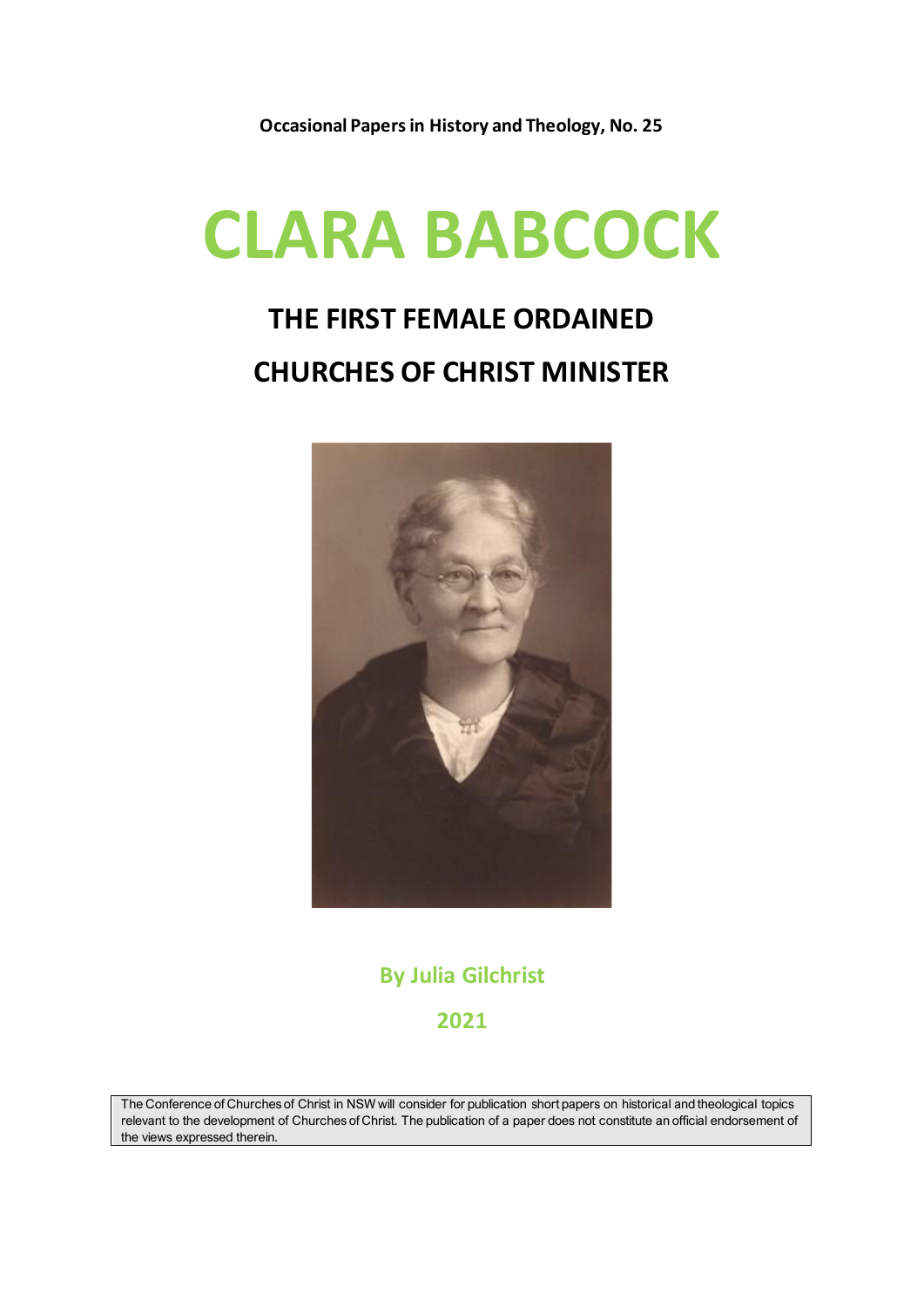**Hear the story of 19th century trailblazer, Clara Celestea Hale Babcock, i the first ordained female Churches of Christ minister who baptized 1502 people, held four church pastorates and was in high demand upto the day before her death.** 

Born on Tuesday 30 April 1850<sup>ii</sup> in Fitchville Ohio, a place of diverse natural beauty, Clara grew up with springtime magnolias, vast flat plains unfurling to the American Northwest and rugged Appalachian Mountainsto the southeast. Wooden sleepers were laid at a cracking pace, miles of rail transforming agricultural Ohio and Illinois into major hubs for iron, coal and steel works. ii In a life marked by tears, Clara's Biblical foundation and ministry career strongly shaped by her identity as a Midwestern woman, the US Civil War and personal loss.<sup>iv</sup> At just four months, her father John, a wagon-maker<sup>v</sup> died aged 22, leaving Laura to raiseClara supported by relatives next door. vi In 1860, life dramatically changed, one source claiming Clara's adoption by Rev F.C. Paine, the local Methodist minister, vii another recalling relocation to Scott Beals' farm.'''''

The US Civil War broke out on 12 April 1861, Clara seeing Ohio's vital role as a central artery for Union troop and supply movements and its political influence as the home of Union Army's top three generals,.ix Mid-conflict in 1863, Laurax married Enos Babcock, a brother of Beals' neighbour, Oren Babcock, and they welcomed sons Ira in 1864, and Adelbert in c1866. xi On 9 August 1865, aged fifteen and three months to the day war ended,<sup>xii</sup> Clara married eighteen-year-old Israel R. Babcock,<sup>18</sup> 5"8 with hazel eyes, black hair and a light complexion. Farmer and Civil War veteran of the Co. A 34<sup>th</sup> Illinois Infantry, Israel served three years<sup>xiii</sup> before mustering out at Louisville, Kentucky<sup>xiv</sup> on 12 July 1865.xv After their firstborn son Arthur arrived in 1866, Clara and Israel experienced deep personal grief for of six children, only two survived to adulthood:<sup>xvi</sup> Clarence Jessie died on 21 August 1871, aged one,<sup>xvii</sup> three more lived and died, then on 28 April 1877, Clara bore her last, Ernest, at Rock Falls, Illinois. *xviii* 

Conversion to the Churches of Christ came in 1875, hinging on the practice of baptism. As Nathaniel S. Haynes, writing in 1915, explains:

"Clara was zealous in her religious life and was quite content with the [Methodist] teachings of her church. At twenty-five, curiosity led her to attend church when Evangelist Geo. F. Adams was preaching and several persons had publicly confessed their faith in Christ. Challenged by Adams, Clara questioned her Methodist pastor, asking him: *"How much does the church teach that is not in the Bible? If you have one huma n plan, how shall we know the divine plan? It weakens my faith."* A week later, Mr and Mrs Babcock were baptized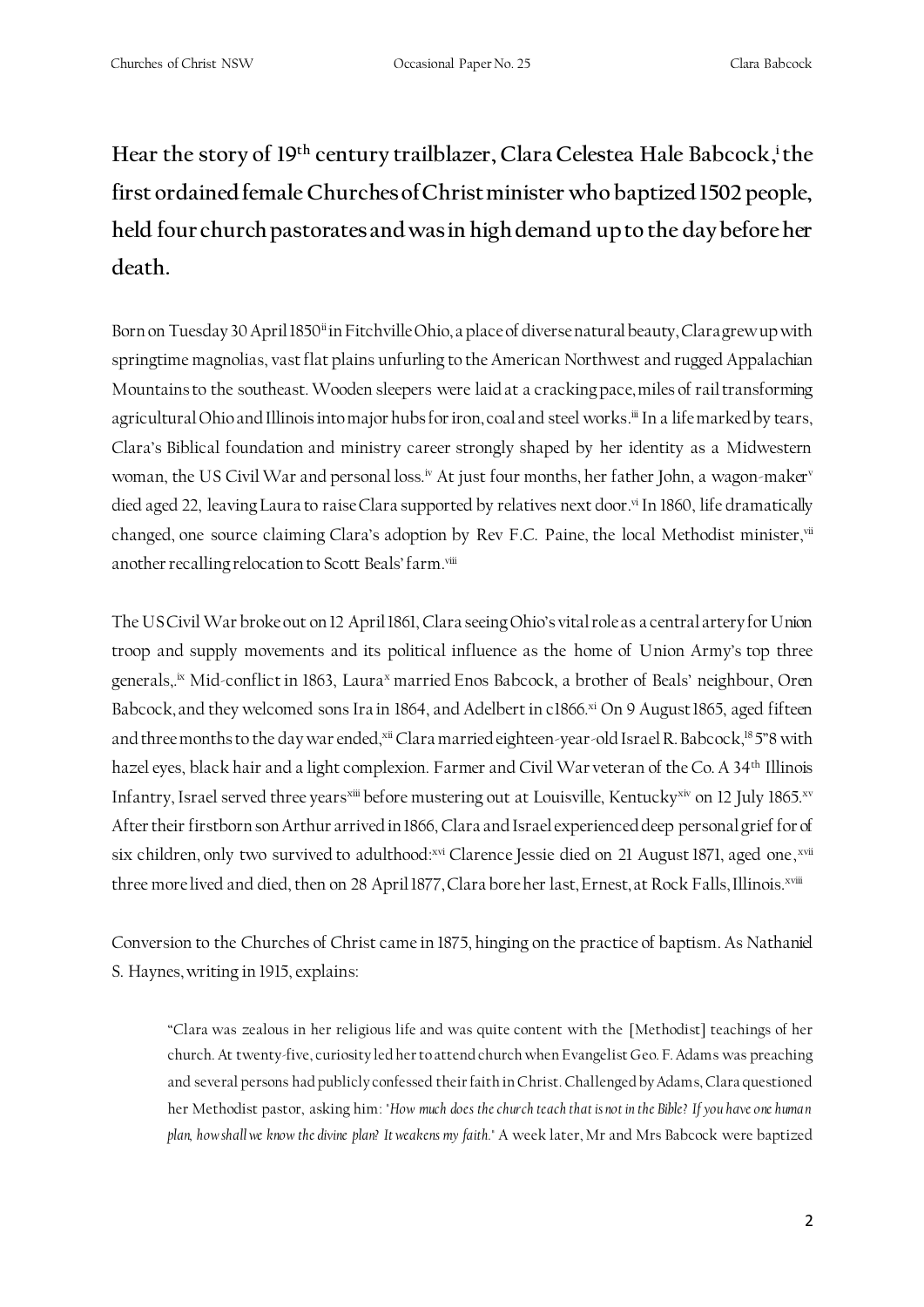and with Bible in hand, Clara went from door to door of her friends, many of whom turned to the Lord." xix

The 1873 formation of the Women's Christian Temperance Union (WCTU) in Hillsboro Ohio, and the 1874 creation of the Christian Woman's Board of Missions<sup>xx</sup> and the1883 the ordination of three missionaries, Josephine W. Smith, Laura D. Garst and Mary L. Adams<sup>xxi</sup> inspired Clara to join Whiteside County WCTU in 1887, <sup>xxii</sup> and to become their President.<sup>xxiii</sup> Widely known in four states as a woman of "strong intellect, clear presentation of the Scriptures and effective appeal on behalf of Christ"xxiv speaking at Erie Christian Church as WCTU President led thecongregation to ask Clara to become their minister. On 2 August 1889<sup>xxv</sup> Andrew Scott, pastor of Sterling Christian Church performed the ceremony, making Clara the first ordained woman in the Stone-Campbell movement¤xvi.

As the first ordained woman minister in Illinois<sup>xxvii</sup> Clara's ordination triggered 29 people to write to the *Christian Standard* debating whether she was allowed to minister! Reported by the *Christian Standard* and *Christian Evangelist,* the furor spilled into 1891-1893, and a period of wilderness loomed with 400- 500 articles relating to 'the woman question', xxviii seeing her opponents entrenched to the literalist interpretation of 1 Cor 14:34-35 and 1 Tim 2:11-12, whilst culturally reinforcing the 19<sup>th</sup> century concept of 'a woman's place.'<sup>xxix</sup> However, as the more powerful weekly periodical influencing public opinion, the *Christian Standard* embodied a progressive spiritxxx and published Clara's fierce advocacy for women in June 1892 in her article, 'A Woman in the Pulpit.'

Clara's reply to a disdainful colleague boldly asserted:

"The story of the resurrection was first told by women…On the glad morning of the resurrection, at early dawn, the women stand at the vacant tomb and an angel voice speaks – heaven's messenger: "Go tell them he has risen." Eight hundred years before Christ, it had been prophesied that women should use their special gifts… The gospel lifts her once more to her position before the fall in the countries where Christ is honored. Woman is man's equal, hence in the light of gospel truth, the apostle Paul could say, "There is neither male nor female, but ye are one in Christ Jesus." xxxi

Clara's church family provided significant support, so many people coming to her servicesin 1889 that visitors were charged an entrance fee, funding construction of a much larger sanctuary on church grounds in 1890.xxxii Reflecting her status as an in-demand evangelistic preacher, Clara and Israel travelled across Northwestern Illinois and Eastern Iowa<sup>xxxii</sup> returning periodically to Katherine Perkins, a member of Erie Christian Church whom they considered a daughter. xxxiv

By 1920, Clara "was taken sick in January...regaining her strength, she ...took up the work in July and was taken sick at the Sunday evening services after having administered baptism to two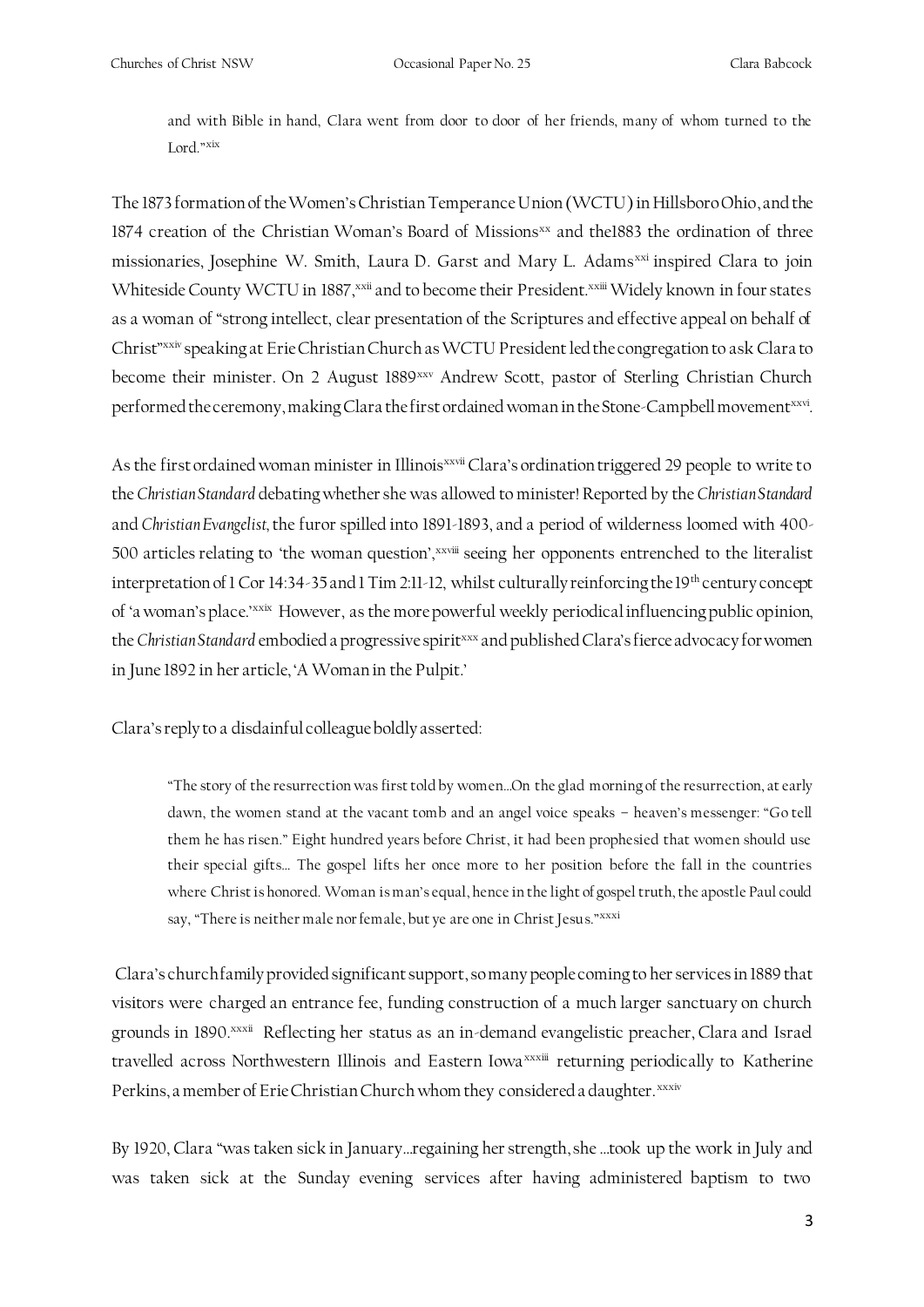candidates,making 1,502xxxv she had buried in baptism, remining, as she said she wished, "in the harness until the end."xxxvi Clara passed on 12 December 1924xxxvii after an illness of seven weeks, xxxviii at the home she shared with Israel and Katherine.

#### **Clara's Legacy**

Living on the road bearing the history of war, hardship and dramatic social changes, Clara's life was tough. But she was well prepared for serving the Lord in her ultimate career as an ordained minister, making her ministry an incredible achievement, albeit complex in its execution. For 36 years, Clara preached and evangelized mainly in the Erie, Thomson, Rapid City (which she church planted<sup>xxxix</sup>) and Savanna Christian Churches in Illinois; LeClaire and Dixon in Iowa; Ellendale in North Dakota and at Port Arthur, Ontario, Canada.<sup>xl</sup> Clara's evangelistic legacy includes fifteen other American women being ordained to ministry within the movement by 1915.<sup>xli</sup>

The Erie Independent published Clara's obituary, recognizingher as:

"Beloved by the community. She was always a welcome visitor to their homes or social gatherings as her presence acted as an inspiration to all. She was always ready and willing to assist in any undertaking for the good of the community. As a member of the Woman's Club, she took great pride in this organization and was ever ready to assist when called on. Her life, her works are a monument that will live in the memory of all who knew her. To the man, woman or child, saint or sinner, she always extended a cordial greeting, that lent a ray of light to brighten their pathway in the journey of life. She commanded the respect of all sects and classes of people, as the attendance at her funeral verified."

Nathaniel S. Haynes further recorded Clara saying: "A true Christian searches the Scriptures for truth, does not trust the word of denominational tradition alone, but uses her reason to believe the facts of the Gospel and is baptized in 'the biblical way'."xlii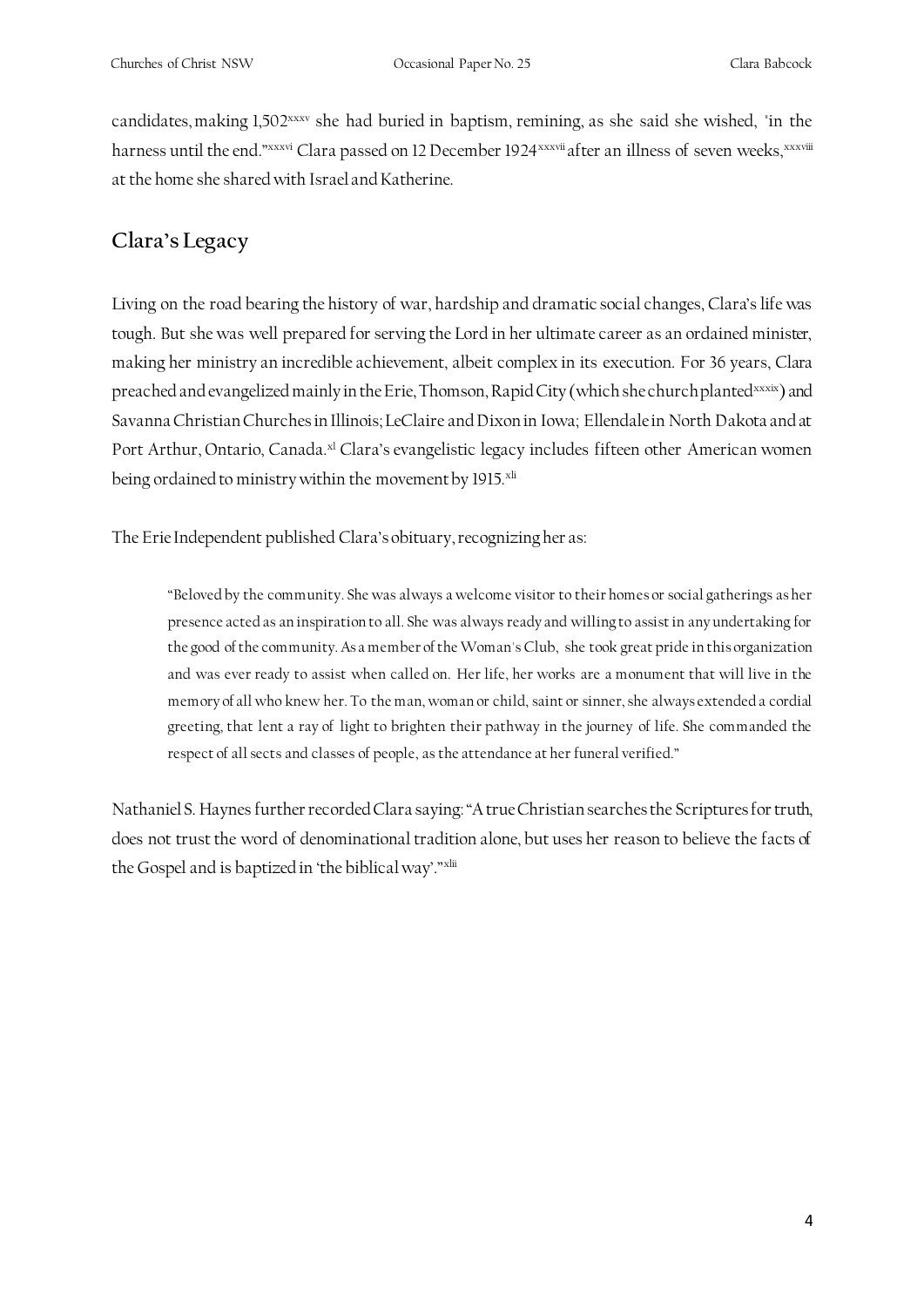### **REFERENCES**

Academic Texts

- Frances Carver. *'Her Story: Our Foremothers in the Faith'*. Leaven. (Vol. 4, Iss. 2, Art. 10). Pepperdine University, 1996.
- Douglas A. Foster et al. *The Encyclopedia of the Stone Campbell Movement*. 54.
- Garrison and De Groot. *'History of the Disciples of Christ'*, cit Williams. 1988, 47.
- Debra B Hull. *Christian Church Women: Shapers of a Movement.* St Louis: Chalice Press, 1994, 29-30.
- Debra B. Hull. *'Women in Ministry: Encyclopedia of the Stone-Campbell Movement'.*Grand Rapids, WM. B. Erdmans Publishing. 2004, 777.
- Donovan W. Hannis. *'Researching the Babcocks'.*Erie Cemetery History Project (unknown date)
- Nathaniel S. Haynes. *History of the Disciples of Christ in Illinois 1819-1914* (Cincinnati: The Standard Publishing Company, 1915), 466-467. (Online edition, 1997, James L. McMillan).
- Susan H. Lindley & Eleanor J. Stebner (eds). *The Westminster Handbook to Women in American Religious History*. Westminster John Knox Press. Louisville, London. 2008, 10.
- Roy Morris. *'Sheridan: The Life and Wars of General Phil Sheridan'*. Crown Publishing, New York. 1992.
- Scott D. Seay, cit. ES-CM, Nathaniel Haynes. *History of the Disciples of Christ in Illinois*. 1915.
- Casey T. Sigmon. *'Clara Babcock to Again Occupy the Pulpit: Reclaiming her voice as preacher and pioneer in Disciples of Christ history.'* Vanderbilt University 2014, p3.

#### Newspaper Articles

- *The Christian Standard*. Clara Babcock. 'A Woman in the Pulpit.' 4 Jun 1892.
- *The Erie Independent.* 'Laid at Rest: I.R. Babcock', 1926
- *The Erie Independent*. Obituary 'Rev. C.C. Babcock', 19 December 1924.
- *The Erie Independent*. 'Obituary: Rev. C.C. Babcock, a beloved woman of Erie passes away 25 years in the ministry'. Fri, 19 December 1924.
- *The Thomson Review*. 'Obituary: Ernest R. Babcock'. Thurs 31 March 1932, 1.

<sup>i</sup> A note on spelling – some records show Clara's middle name, Celestea spelled as 'Celestia'. I have adopted the spelling used by Douglas A. Foster et al. *The Encyclopedia of the Stone Campbell Movement.* 54.

ii Debra B Hull. *Christian Church Women: Shapers of a Movement*. St Louis: Chalice Press, 1994, 29-30.

iii driving huge population growth from 1.8 million in 1850 to 5.8 million by 1920, iii underpinning the significant evangelism opportunities for Clara and her female contemporaries as young adults.

iv Women around Clara also assertively challenged the 'ideal woman as a mother and wife, her sphere of influence being the home where she lived out her sacred vocation as a mother.'iv

<sup>v</sup> Donovan W. Hannis. 'Researching the Babcocks'. Erie Cemetery History Project (unknown date)

vi Hannis. 'Researching the Babcocks'.Erie Cemetery History Project. John Sr, his wife Polly and their older children Rebecca, Luisa and Robert